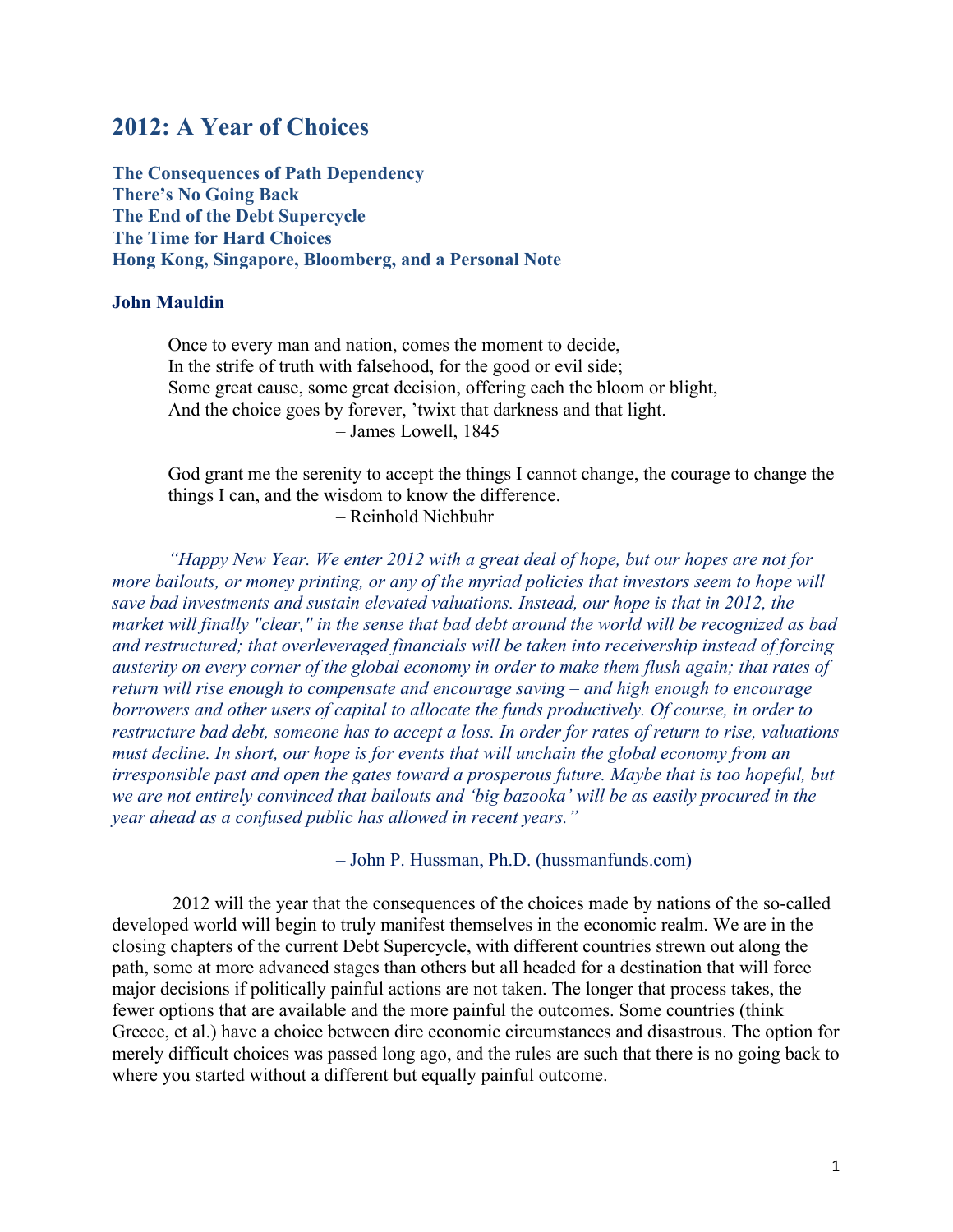This is the time of year I think about the future, and foolishly opt to make predictions. This year I have decided to be especially foolish and to think about the next five years, especially for the US. Why five? Because I think by then the consequences of our past and immediate future choices will have been realized, the "reset button" as it were will have been pushed, and the economies of the developed world will be ready to move on to a brighter future. The question is, from what level will that new upward journey begin? It will be very different for different countries, depending on the paths they choose.

Let me presage my thoughts. Most countries are being faced with dual choices, which differ according to their own particulars, but all deal with what to do about the need to deleverage, both in the public and private sectors. The end of the Debt Supercycle is a tectonic plate shift of massive global economic proportions, unlike anything the world has seen for 70-80 years. It will cause all sorts of economic earthquakes, tsunamis, and volcanoes. While the choices each country makes are their own, the consequences of their choices will have a much larger effect upon the world, as global interconnectedness has landed us in a world where isolating the impact of a problematic country is no longer possible. The need for global cooperation is most paramount at a time when politicians will be more and more restrained by the exigencies of their local problems and voter angst.

Jumping ahead and, by way of example, taking a peek at the Greek newspapers, one would not think that the current Greek crisis is at root a problem of their own making. The culprits are those nasty Germans. Political cartoons depict Germans as saying they have finally won WW2. Not exactly the climate in which Greek politicians are able to make calm decisions or explain the need to accept a great deal of pain. And the German editorials and columns are awash with the question of why Germans should work longer and harder to pay for Greek retirements and "lavish" benefits while Greeks don't pay their own taxes.

But choices must be made to proactively deal with the problems, or have the market force a severe solution. It is not a choice between pain or no pain, but exactly which pain do we prefer and how much? And anesthetics are not available on the pain menu. This is pain that will be felt from head to toe of the various national economic bodies, worldwide.

The US, Europe (including most of Eastern Europe), Japan (a bug which will soon find that windshield!), and even (especially) China must all deal with the problems that come with deleveraging. To fully understand the nature of the choices and their consequences, we are going to start somewhat far afield with some thoughts about choices and path dependence, then look back at history to see if we can get some clues about what deleveraging looks like (warning: it is not pretty), then examine the choices faced by specific countries and make some guesses as to outcomes, where possible.

I should note that in spite of the rather dark tone of this introduction, I remain an unabashed long-term optimist. History shows that these periods end and new periods of growth and prosperity emerge. While for the moment the situation is stressful, the trick for individuals is to make the best possible choices, given the circumstances, with a view to that moment in the future when risk will once again be something to be wooed and willingly accepted, rather than avoided as much as possible. For nations, it is preferable to make the choices that will bring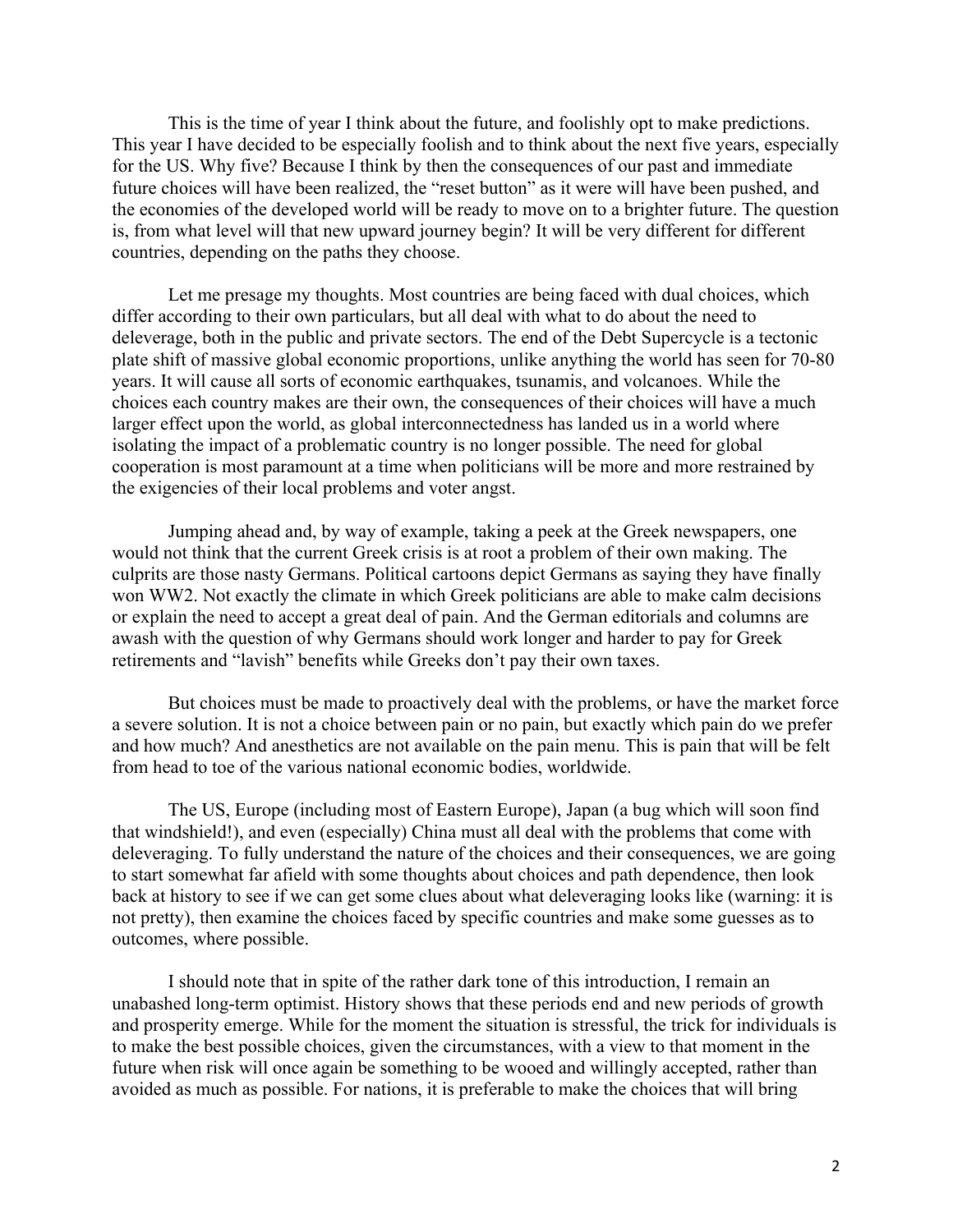about a new equilibrium, even if doing so requires some pain. The longer that difficult choices are avoided, the greater the pain will be when the choices are either taken or forced upon us.

That being said, so many choices are made by people and nations who happily blunder forward into what proves to be a disaster, swept along by the tides of emotion and rationalization, thinking that by avoiding the consequences of the real problems, things will somehow turn out OK. I am reminded of the times when I told my children to clean their rooms before they went out to play, and was cheerfully told, "I did," as they poured out the door, only to have Dad find that they'd stuffed all the detritus that was on their floors into the closets, drawers, and under the bed. The appearance is that there is order and calm, while in the shadows and cubbyholes lurks the sad reality.

 To be able to make wise choices means understanding and dealing with the real problems and not just the symptoms. In the US, the old joke was that doctors routinely told their patients to "Take two aspirin and see me in the morning" (which simply shows that I am old enough to remember an era when everyone had their doctor's home phone). And that was often the best advice, as most things do eventually take care of themselves, one way or another.

But if you are lying in a ditch bleeding on the side of the road, you need more than aspirin. The European interbank credit markets are screaming that the system is at risk of a cataclysmic failure. Think Bear Stearns and Lehman. On steroids. We are rapidly coming to the point where we can no longer stuff the dirty clothes and toys under the bed. There is no more room. We are going to be forced to actually deal with the mess. That means that we will have to put "playtime" off for a little bit, but Mr. Market is going to stand over us and force us to clean the room. Better to get on with it.

### **The Consequences of Path Dependency**

Breathes there a parent who has not lectured his teenage children on the consequences of making good and bad choices? Who has not tried to help them learn to figure out their own path in life?

We make choices every day. What do we eat? What color shirt today? Do we take a new job, or ask for a raise? Almost everything is a choice or the result of a previous choice. There are whole genres of academic literature on choices and what drives us human beings to choose and do the things we do. Behavioral psychology and in particular behavioral economics is a topic oft discussed in this letter. But today I want to briefly focus on what might be thought of as the opposite of behavioral studies, and that is path dependency. These are not the choices that we think we make or that we would like to make, but the limited choices we have because of past choices and circumstances.

The classic studies of path dependence try to explain how the set of decisions one faces for any given circumstance is limited by the decisions one has made in the past, even though past circumstances may no longer be relevant. (I would encourage those interested to Google "path dependence" and spend an afternoon [or night] reading some of the research.) But now, let me dismay the academics among my readers and resort to anecdotes and analogies to set the stage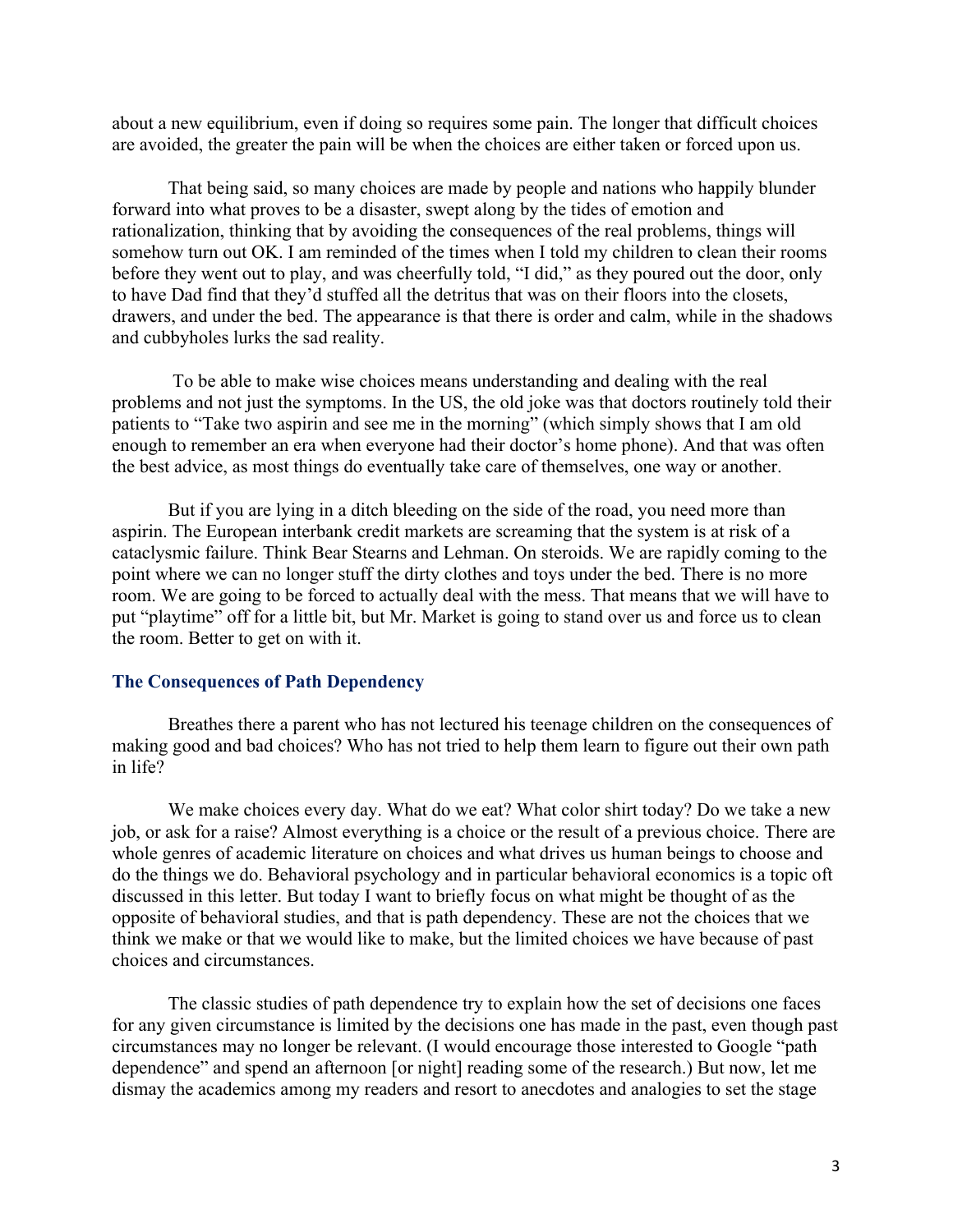for our analysis of the end of the Debt Supercycle and to open a view on what awaits us as we journey down that path.

There are several different types of path dependency. The simplest analogy is that we go down a path, come to a fork in the road, choose one direction, and go down that path until we are presented with another fork. If we decide we don't like that path we can always go back to some previous fork and take another path. Our only loss is the time we took and the energy (or money) we spent on that path, while we did gain some knowledge of the path we left, even if we ultimately decided not to go on.

How many of us went to school to study one topic and perhaps even got a degree that we now don't use? Or started all over again in a different course of study? How often do voters elect a different group of politicians, hoping for change or a new direction, only for a majority to become disenchanted with the changes and opt for yet another change, or go back to the old political party? We fall in love with a stock or investment and then lose that love over time, and either stick it out or find a newer, more interesting investment.

We can't change the past, but we often tell ourselves that we can change things back if we want to – we can always turn around and try again, we assure ourselves.

Often there are things that are somewhat in our control. We can change. We can decide to eat healthy and exercise, or to change careers if we are unhappy. Sometimes those changes are positive and sometimes we act, even though the new path is not an easy one or one that makes everyone else happy.

### **There's No Going Back**

The problem is that there is another type of path, one that we cannot retrace. After we choose that sort of path, the way back is blocked, and we must go on dealing with the consequences of our chosen path. We may come to forks in the road and vary our directions on the path, but we can't turn back, no matter how much we would like to. We can choose other paths into the future, but the past will always be there.

If we make a bad investment, we will lose money. I can't ask the market to give me back my money if the stock I picked goes down. If I own a business that is dependent on one customer and I lose that customer, I am out of business. If a bank lends money to someone who can't pay the money back, it is going to take a loss (unless it is a subprime mortgage and they can find some pension fund in Europe to buy it because Moody's say a whole bunch of bad loans are now suddenly AAA).

If you are eight months pregnant, you can't go back to being just four months pregnant. It is better to make the wise, if harder, choice as soon as you can.

And then there is yet another category of paths, the ones that are chosen for us, whether by family, circumstances, or fate; and once on them we don't know what we may have missed on alternative ones. Parents move to a different town and take the kids with them. A "chance"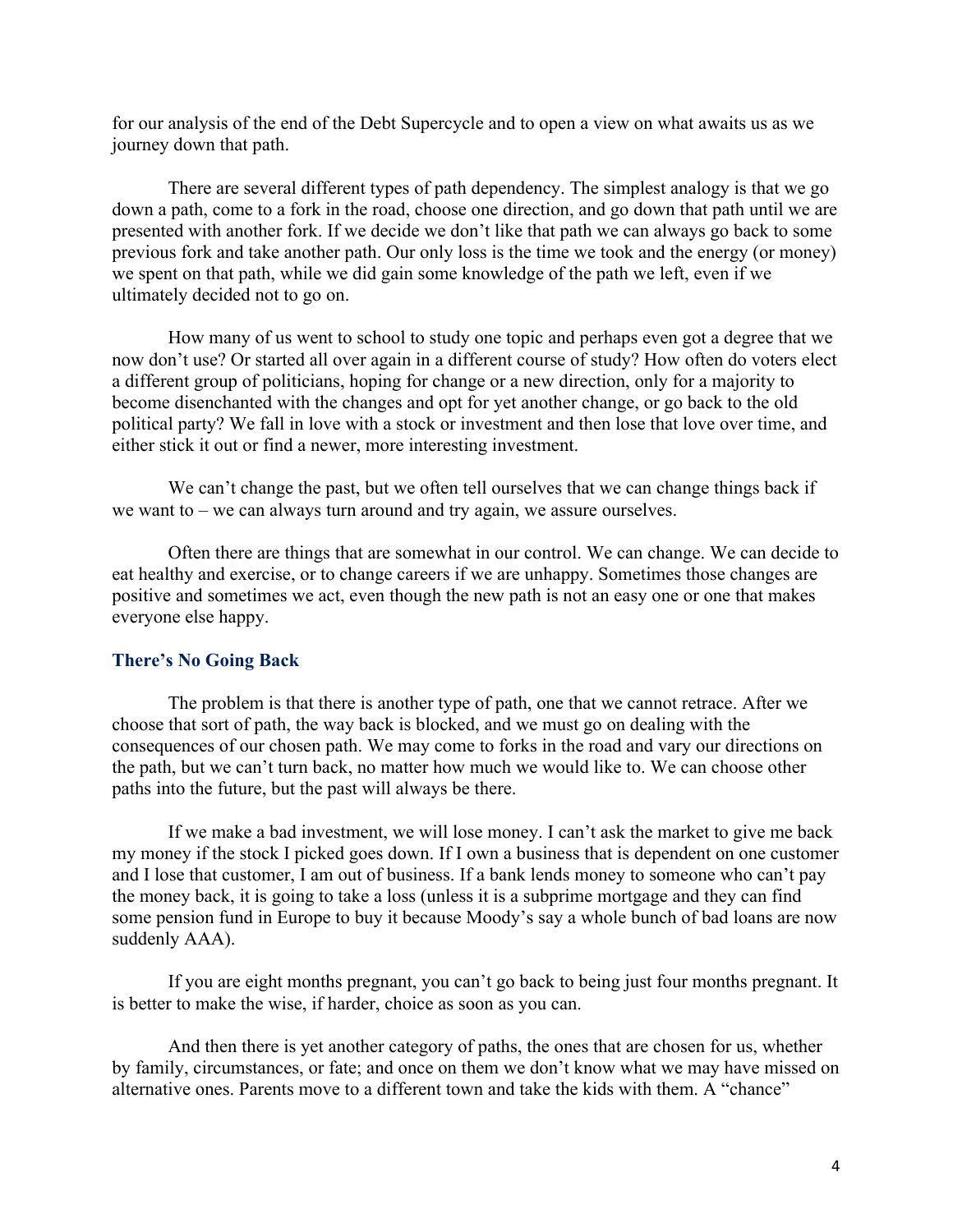meeting becomes a new business endeavor. A torn muscle forces a promising athlete into another career. War erupts and changes the plans of young men. Accidents happen.

Let's look at an example of a seemingly small choice that had large consequences much later. In 1953 some CIA types, with the blessing of senior US and British administrators, decided it would be a good idea to replace the elected prime minister of Iran with the Shah, who would more or less do what we asked and keep Iran from turning communist, which was a big deal in Western government circles at the time. And who really cared? We were focused on the Korean War and Russia and China, nuclear threats, and all sorts of other "distractions." It was a different time and culture. We trusted our government to do what was right to keep us safe. There was barely a mention of Iran in the papers.

And eventually (1979) we got the Iranian revolution and the rise of the Islamist parties, with Iranian support, throughout the Mideast. Fearing that an Islamist revolution might develop in some of its republics, Russia panicked and invaded Afghanistan. An otherwise low-profile Democratic Congressman from Texas named Charlie "Good Time" Wilson (he did like to party) decided to make the Afghanistan rebels his personal cause, and "traded" all sorts of favors to get what became massive secret funding for the Afghanis, who not only succeeded but turned into the Taliban and helped train and arm a young Saudi named Osama bin Laden. And then along came 9/11 and the wars in Afghanistan and Iraq. Could any of that have been foreseen in 1953? Is there a path-dependent link? You be the judge. What would have happened if we had not meddled? Perhaps things would have been better, or they might have been worse. We will never know. All we know is what did happen (or at least what we have been told).

We all have a lot of stories about the paths that we chose or the limits of our choices. The good choices we take credit for and the bad choices we blame on circumstances or find some way to rationalize them.

The "invisible hand" of the market is millions of people making their own individual choices. Do we choose to rent or buy a house because one choice is better for the national economy? Why do some companies or unions support trade barriers and tariffs? Because they know that given a free choice individuals will buy the products of companies from "foreign" sources, and they persuade politicians to limit the choices of consumers to protect their own incomes, either by forcing them to pay more for foreign products or to buy inferior, locally made products. "We need to protect our jobs, don't we?" Even if it means we all pay more for products.

And our choices add up. They become cumulative and create an economic tide. Policies and practices that initially seem small in the grand scheme of things can become much more significant when taken together and given a little time.

#### **The End of the Debt Supercycle**

And that brings us to the Debt Supercycle. Let me quote a few paragraphs from my book *Endgame:*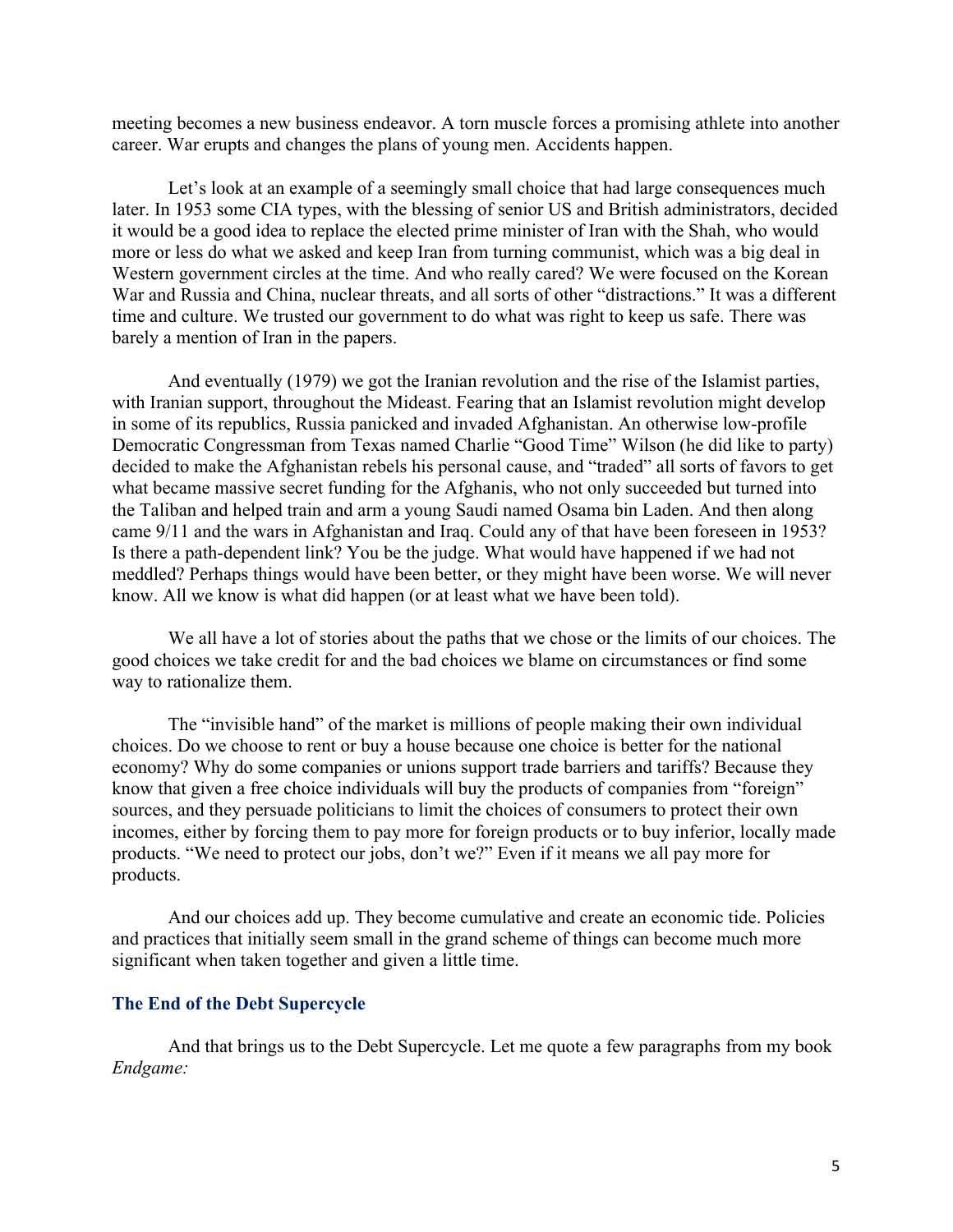"When we mention The Endgame, you'll immediately want to know what is ending. What we think is ending for a significant number of countries in the "developed" world is the Debt Supercycle. The concept of the Debt Supercycle was originally developed by the *Bank Credit Analyst.* It was Hamilton Bolton, the BCA founder, who used the word *Supercycle,* and he was referring generally to a lot of things, including money velocity, bank liquidity, and interest rates. Tony Boeckh changed the concept to the simpler "Debt Supercycle" back in the early 1970s, as he believed the problem was spiraling private-sector debt. The current editor of the BCA, Martin Barnes, has greatly expanded on the concept. (And of course Irving Fisher talked about the long debt cycle in his famous 1933 article.)

"Essentially, the Debt Supercycle is the decades-long growth of debt from small and manageable levels, to a point where bond markets rebel and the debt has to be restructured or reduced. A program of austerity must be undertaken in order to bring the debt back to acceptable levels. While the focus of BCA has primarily been on the Debt Supercycle in the US, many of the countries in the developed world are at various stages in their own Debt Supercycle."

A Debt Supercycle is not some new thing. Rogoff and Reinhart write about 266 such events in the past few centuries in their epic work *This Time Is Different.* It seems to be part of the human condition. We increase the amount of debt in a system until there is too much debt. Each and every time, the people and leaders in a country convince themselves that "this time is different" and the debt is not a problem to worry about. And that is true until some moment in time when the markets lose confidence in the ability of governments or businesses to service the debt.

Professor John Cochrane of the University of Chicago has written a series of brilliant papers and articles on this problem, forcefully demonstrating the math that interest rates are partially a reflection of the risk that investors perceive concerning the potential for returns on their money. When they begin to lose confidence that a government (or business) will be able to raise enough revenue to pay off the debt at some point in the future, interest rates begin to rise. At first, there are all sorts of reasons given. Then there is a moment when the bond market simply walks away. Rogoff and Reinhart call it the "Bang Moment."

Once that confidence has been lost, it is not easily regained. "A program of austerity must be undertaken in order to bring the debt back to acceptable levels." Governments or businesses have to demonstrate that they can get their budgets under control in order to get renewed access to the bond market. And make no mistake, austerity is a path for slow growth and/or recessions.

We are used to countries like Argentina having their problems. But in the 1990s we saw what happened to both Canada and Sweden as they had to deal with that lack of confidence. While they had different answers, they came through their respective crises, although there were clearly economic costs, higher unemployment, losses, and very difficult decisions made. It is not just "banana republics" that have debt problems.

Only a few years ago, European regulators were allowing European banks to leverage as much as 40 to 1, gorging themselves on sovereign debt, because everyone "knew" that sovereign nations in a modern world would not – indeed could not! – default; so why worry about leverage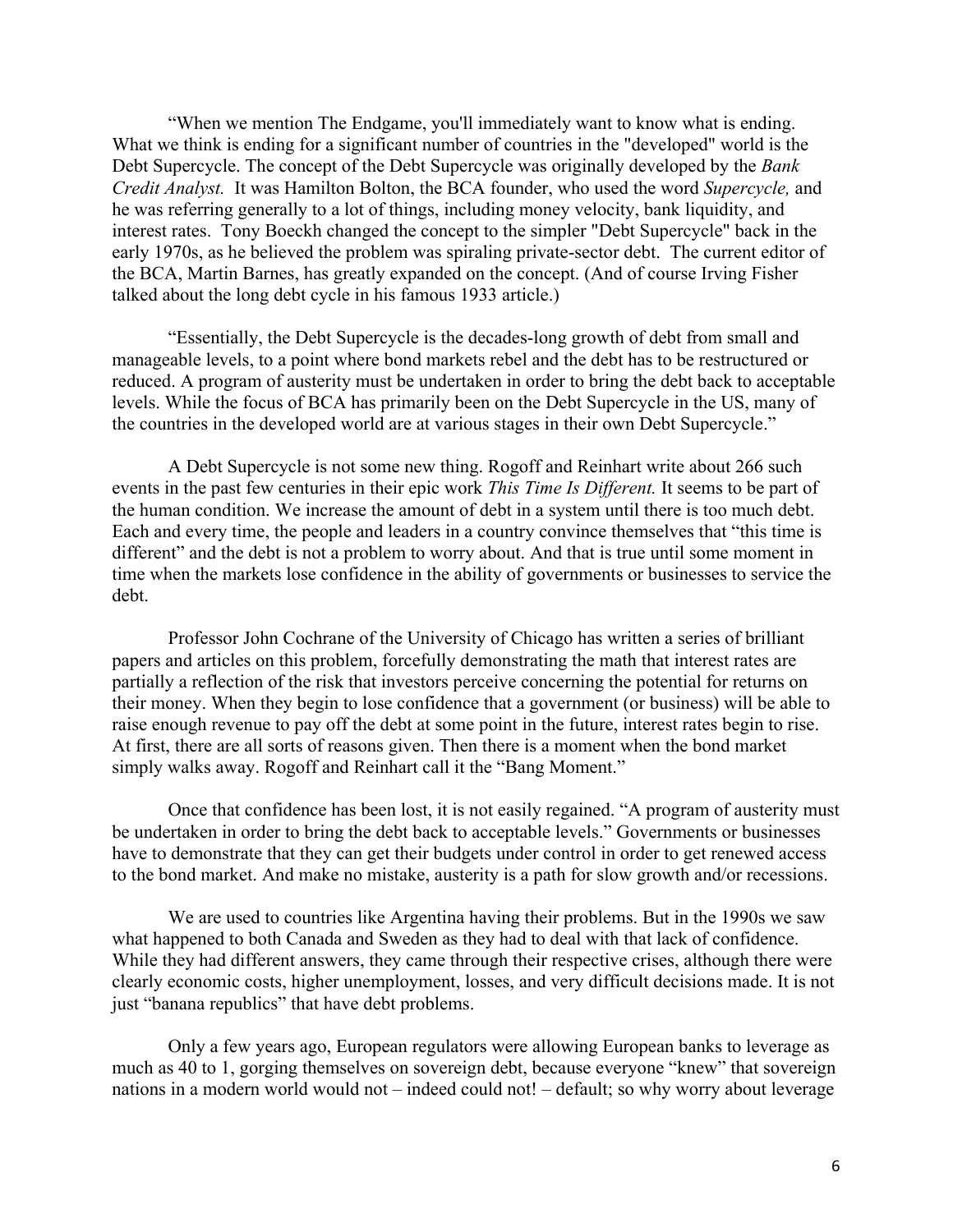on government debt? Until Greece and then Ireland and then Portugal and now Italy, etc. I was writing early last year that Greek bonds would lose 90% of their value. This week we read that Greece indeed wants private investors to agree to a 90% write-off. Soon it will be public bond holders like the ECB that will take haircuts.

No country starts borrowing money with the thought that they will keep on borrowing until there is an economic collapse. It all starts with good intentions. No bank lends money not expecting to have it returned. Then things change over time. Since there seemed to be no problem with the current level of debt (and spending), why can't we increase it a little more?

There are countries that can keep their budgets and debt under control (like Switzerland and others). But politicians like to promise benefits today and pay for them with debt that future generations must incur (like the US and countries all over Europe). Or they try to spend their way to prosperity and growth (like Japan).

And of course they promise that "in the very near future" they will get the deficits under control. "We will grow our way out of the problem. We will limit the growth of spending next year, when the economy is better. We can always raise taxes on the rich. Or increase consumption taxes. Or create some taxes somewhere." Whatever it takes to convince the bond market to keep on funding their spending.

And so the choices to provide this benefit and that program, each justified by some reason and desired by some group of voters, add up over time. Everything goes well until there is a recession. Then revenues go down and costs go up, because unemployment benefits rise. But because the natural business cycle leads to recovery and growth, things soon get better and the game continues.

But then the accumulated debt becomes too much to handle when the next recession comes along. And bond investors lose confidence and the Bang Moment has arrived. Cochrane shows that there is no magic number or formula, no way to know in advance when that moment will be. Unless a country chooses to deal with the pain of cutting spending and raising revenues, eventually there is a true crisis, resulting in massive dislocations and losses. Bond holders lose a large percentage (if not all) of their investments. That moment is often precipitated by a credit or banking crisis. And when the banking system freezes up, businesses lose access to capital, and the recession can turn into a depression if not dealt with aggressively. But that means pain.

Let's jump ahead to an illustration we will refer to again later. In the late '70s, inflation in the US rose to over 14%. I remember borrowing money at 18%. The stock market lost about 40% in just 18 months. Unemployment was high and rising.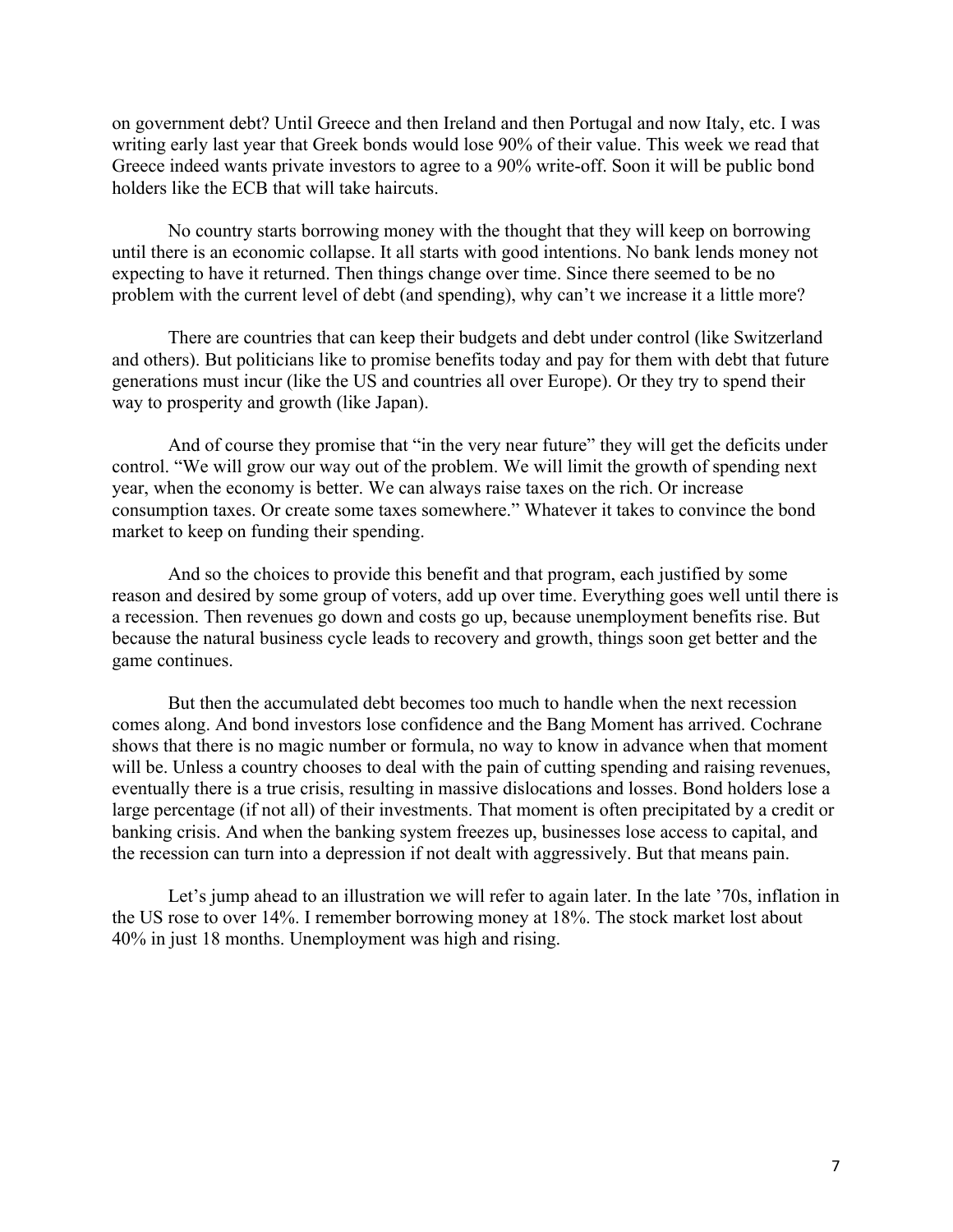

It was the single largest failure of US monetary policy since 1950. While some blamed it on high oil prices, or speculators, or greedy businesses or unions, the fact was that the Fed printed money to allow the government to run large deficits. And US politicians supported the policy because it allowed them to spend money.

And then came Paul Volcker. He is now credited with almost singlehandedly forcing the inflation genie back in the bottle. He is everyone's hero. But back then there were plenty of people who did not like what he was doing, because he precipitated two major, back-to-back recessions, in 1980 and 1982 (as bad or worse than what we just went through). Unemployment climbed above 10%. The stock market got hammered even further. We look back now and say "It had to be done." That is great with hindsight, when we are long past the recessions. But it was tough in the middle of the recessions to explain just why we needed a tighter monetary policy in the face of 10% unemployment.

What if there had been no Volcker? No one to stand at the door of the Fed and say "No more!" What if the Fed had continued to print? Then inflation would have risen even more. 25%? Bank loans of 35%? Higher? Who knows?

At some point, the math, even for the US, does not work. There is a limit to what a government can borrow and a central bank can print without a total collapse of the economy. There would have been another depression at some point. There would have been no Reagan Revolution, because to cut taxes when inflation was 25% and deficits were higher would have been unthinkable. We would have stumbled from crisis to crisis, cutting spending and programs only to have revenues fall and costs rise. It becomes a debt spiral that always ends badly. Would Reagan have tried, anyway? I think so, as that was part and parcel of his philosophy. But he would have been blamed for the recessions, and not Volcker. And in the midst of a crisis, how do you get Congress (or any politician) to make the right decisions?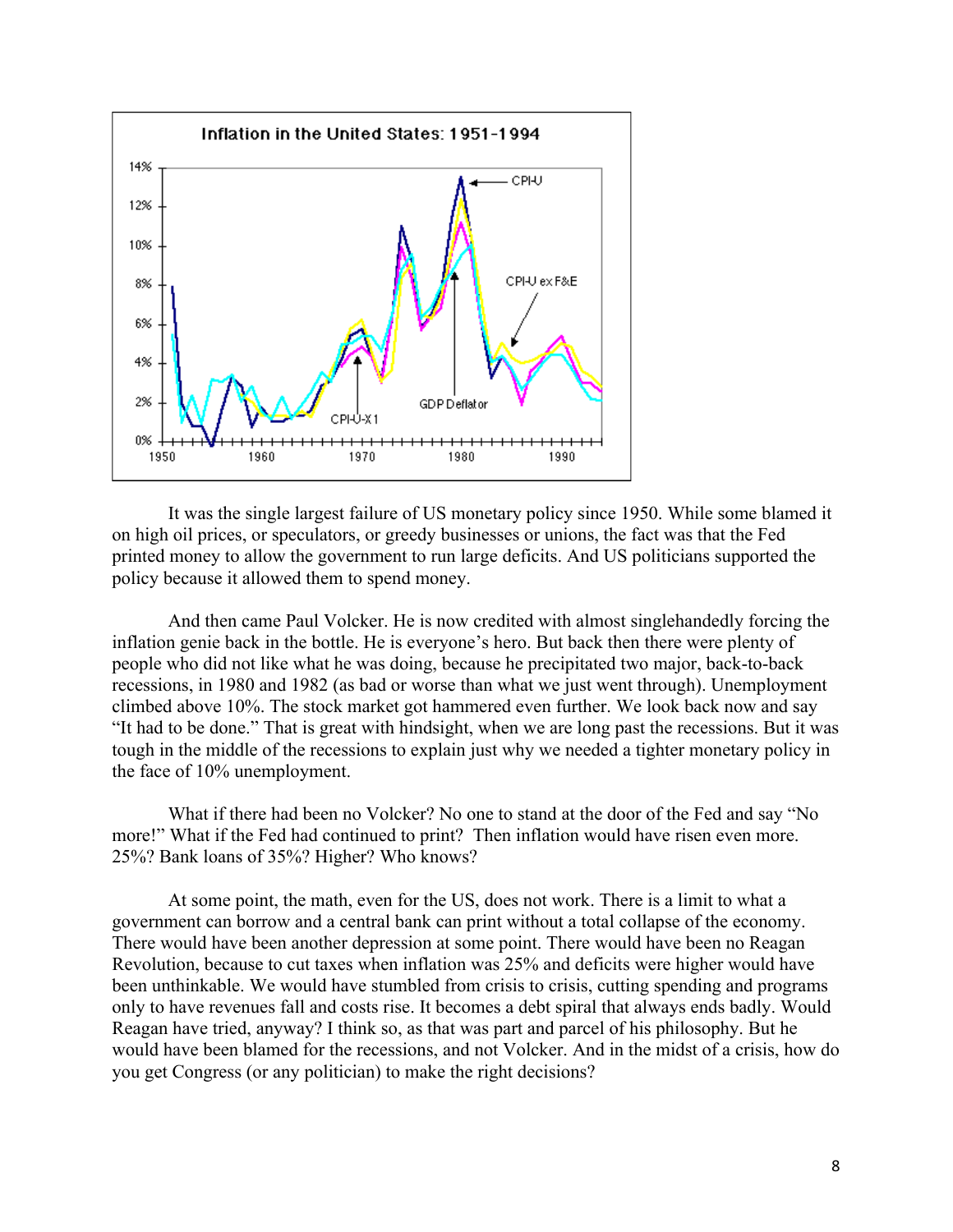Volcker chose a hard path. But it was a better path than the one we'd been going down. He hit the reset button. But did it seem like a better path at the time to anyone who could not find a job? To those on a fixed income? To the business owners who lost everything? To investors who gave up faith in the stock market?

### **The Time for Hard Choices**

Most nations in the "developed world" are coming to, or are already at, the end of their Debt Supercycle. They will soon lose their ability to borrow money at low rates, absent a demonstrated ability to control their budgets. An abilitythat almost none has shown. And when you look at the cost of the promises made to an aging population for healthcare and retirement benefits, the future costs are staggering. There is no way such promises can be kept. And one by one, with increasing frequency, countries will find their interest rates, the cost of servicing their debt, of getting people to buy their bonds, will rise to the point where**, absent a central bank willing to print money in massive quantities**, their budget and economy will collapse. Banks that have "invested" in huge amounts of sovereign debt will see their capital wiped out, seemingly overnight.

In Europe in the past few weeks, almost  $\epsilon$ 500 billion has been deposited at the ECB for a return of 0.25%. The interbank market, when it functions, will pay 0.40%. Why would a bank take less money from the ECB? Because they can't get other banks to lend them the money. Banks no longer trust the ability of other banks to pay them back. UniCredit in Italy is raising money at a 40% discount to their already depressed stock price. They will not be the last to be forced into such choices. The credit markets are telling us there is a crisis in the making, on the scale of Bear Stearns or Lehman in 2008, except that now governments have less ability to step in and salvage the banks. Now, government debt is the problem.

Just as you can't solve the problem of being drunk with more whiskey, you can't solve a debt problem with more debt.

But that means hard choices. And the choice right now, is how long should this letter be? I think we are at a good breaking point, so next week we will look at why the choice in Europe is between recession now or depression later. We will take a look at periods of deleveraging in the US in the  $19<sup>th</sup>$  century, and see what happened. While there were indeed massive dislocations of the economy and huge investor losses, a few good lessons were learned and applied, until recently. We will look at what choices countries can make. Some, like the US, still have a viable path to control their bond markets and avoid a depression or major recession; but there will be pain. Think Volcker. Others simply will get to choose between what type of depression they want: short and deep or long and exhausting.

Will the Greeks become debt slaves, working for an entire generation at reduced wages to pay their debt and remain in the eurozone, or will they leave and suffer very large currency losses and the loss of access to the credit markets? Not a very good set of choices, but that's all they have, unless they can convince German taxpayers to fund their deficits and rising costs ad infinitum. Good luck on that one.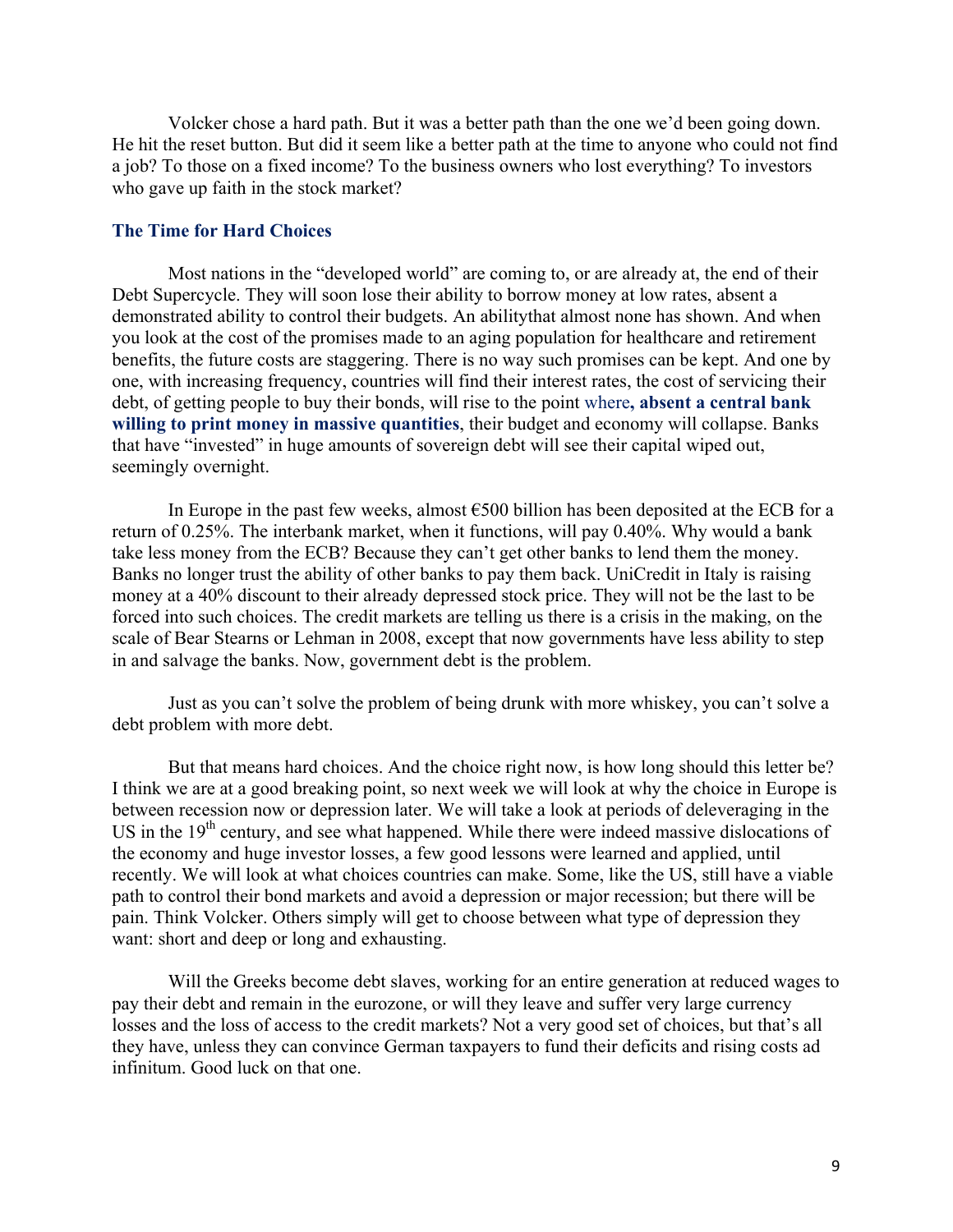We will find that the European crisis will create serious problems for the rest of the world. Global growth is set to slow rapidly. By the end of this year, we may be happy that there was any growth.

And next week we must address Japan, China, and the US. So much for the quick, easy forecast. But those you can get anywhere. Google "economic forecast 2012." There are 2.8 million hits. I'm sure you can find several that fit whatever mood you're in.

We will take the longer path, but when we finish we will have some idea of where we're going. Stay with me.

#### **Hong Kong, Singapore, Bloomberg, and a Personal Note**

First, let me wish you a very personal Happy New Year! It looks to be a busy one for me. Next Tuesday I am off to Hong Kong to speak at a conference for the *Hong Kong Economic Journal.* I am told there will be a simultaneous translations into Chinese. Then Singapore the following Sunday, and back on the  $20<sup>th</sup>$ . I will again be writing on the road, but I expect you will get your letter next weekend at the usual time.

I am very pleased to announce a special new publication called *Mauldin Research Trades.* It will be launching on the Bloomberg terminal platform in two weeks. This is a really exciting publication that will be a collaborative effort of half a dozen of the best technical analysts in the world (they literally have written a couple of dozen books on technical trading), who will contribute trading ideas to a select, very limited group of Bloomberg client subscribers (mainly institutional and trading funds), based on my macroeconomic views. In addition to the exclusive new publication, my *Thoughts from the Front Line* and *Outside the Box* letters will also soon be available to Bloomberg terminal users all over the world.

I am launching the publication with my good friend Barry Habib (whom you know from his writing on mortgages and frequent appearance on CNBC). He is an essential part of the project (and the source of some of the best trades so far!). And Peter Mauthe is heading up our effort in my office. This new publication has been developed specifically and exclusively for distribution to Bloomberg terminal users. You can contact your Bloomberg representative for details. I will provide more information in a few weeks, after the official launch.

On a personal note, long-time readers know that I have written about the joys of wine and other adult beverages. They have been a source of pleasure. But for health reasons, my doctor, Mike Roizen, made it very clear I had to quit drinking, which I did about five months ago. Yes, cold turkey; and yes, it was not easy, especially on airplanes on international flights. But you do what you have to do. As some of you know, I intend to live a very long time. Hopefully long enough for Mike West of Biotime to figure out how to reverse the aging process, so I can live a very long time indeed! And since I want to give Mike (and others who are also working on the problems of aging) as much time as I can, I have had to make some very hard personal choices. Even chardonnays are off the menu.